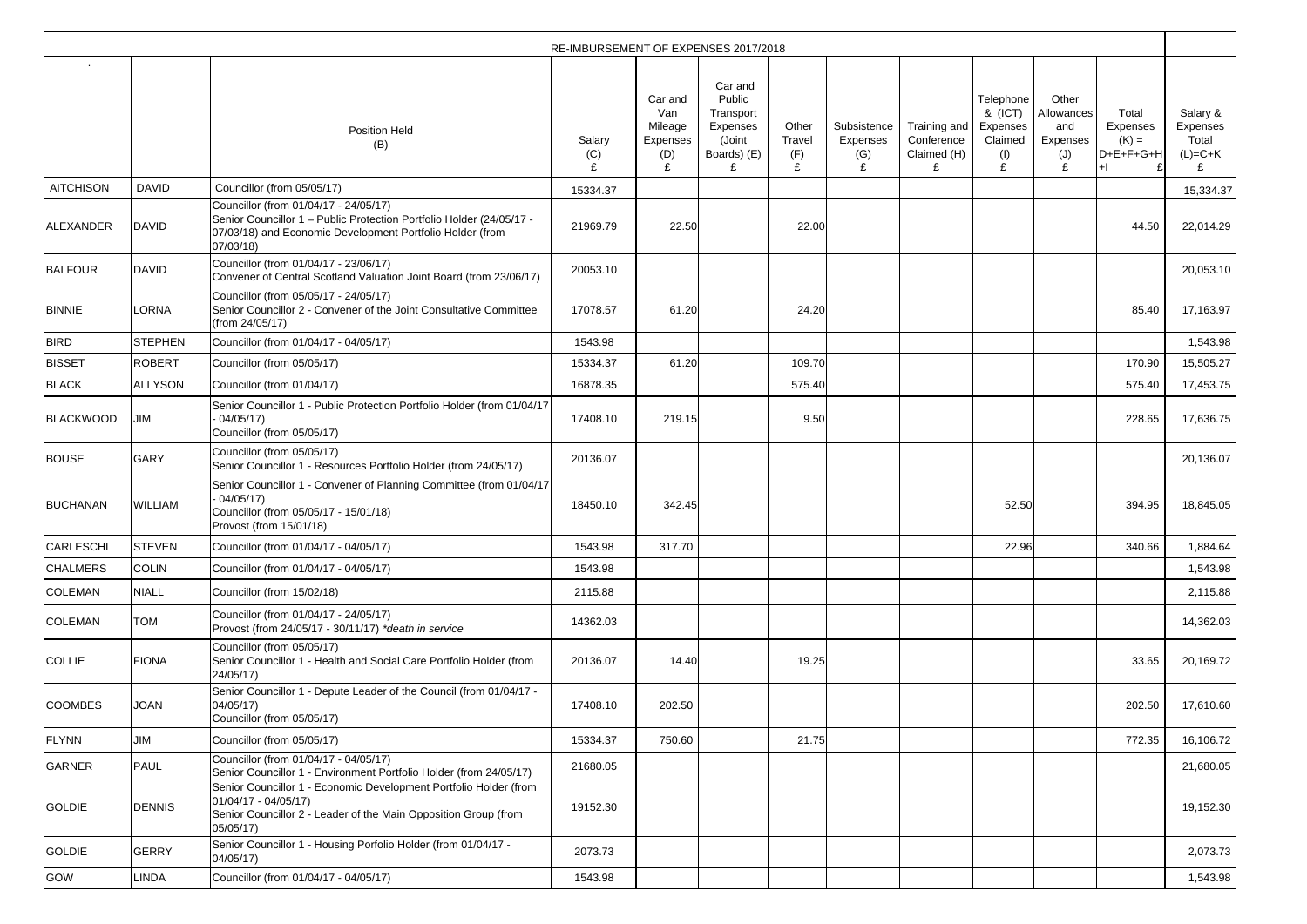|                   |                  | <b>Totals</b>                                                                                                                     | 578275.93 | 7556.85  | 0.00 | 1307.00 | 0.00 | 0.00 | 284.55 | 0.00 | 9,148.40 | 587,424.33 |
|-------------------|------------------|-----------------------------------------------------------------------------------------------------------------------------------|-----------|----------|------|---------|------|------|--------|------|----------|------------|
| <b>TURNER</b>     | <b>ALEXANDER</b> | Councillor (from 01/04/17 - 04/05/17)                                                                                             | 1543.98   |          |      |         |      |      |        |      |          | 1,543.98   |
| <b>SPEARS</b>     | <b>ROBERT</b>    | Councillor (from 01/04/17 - 24/05/17)<br>Senior Councillor 1 - Culture, Leisure and Tourism Portfolio Holder<br>(from 24/05/17)   | 21680.05  | 697.05   |      | 12.55   |      |      |        |      | 709.60   | 22,389.65  |
| <b>RITCHIE</b>    | <b>ANN</b>       | Councillor (from 01/04/17 - 24/05/17)<br>Depute Provost (from 24/05/17)                                                           | 21680.05  |          |      |         |      |      |        |      |          | 21,680.05  |
| REID              | <b>PATRICK</b>   | Provost (from 01/04/17 - 04/05/17)<br>Councillor (from 05/05/17)                                                                  | 17452.88  |          |      |         |      |      |        |      |          | 17,452.88  |
| PATRICK           | <b>JOHN</b>      | Depute Provost (from 01/04/17 - 04/05/17)<br>Councillor (from 05/05/17)                                                           | 17408.10  | 55.80    |      | 13.25   |      |      |        |      | 69.05    | 17,477.15  |
| <b>OLIVER</b>     | <b>MARTIN</b>    | Councillor (from 01/04/17 - 04/05/17)                                                                                             | 1543.98   |          |      |         |      |      |        |      |          | 1,543.98   |
| <b>NIMMO</b>      | <b>ALAN</b>      | Councillor 1 - Education Portfolio Holder (from 01/04/17 - 04/05/17)<br>Councillor (from 05/05/17)                                | 17408.10  | 638.10   |      | 168.60  |      |      | 209.09 |      | 1,015.79 | 18,423.89  |
| <b>NICOL</b>      | <b>MALCOLM</b>   | Senior Councillor 1 - Resources Portfolio Holder (from 01/04/17 -<br>04/05/17)<br>Councillor (from 05/05/17)                      | 17408.10  |          |      |         |      |      |        |      |          | 17,408.10  |
| <b>MURTAGH</b>    | <b>LAURA</b>     | Councillor (from 05/05/17 - 07/03/18)<br>Senior Councillor 1 - Public Protection Portfolio Holder (from<br>07/03/18)              | 15334.37  | 487.35   |      | 132.30  |      |      |        |      | 619.65   | 15,954.02  |
| <b>MURRAY</b>     | <b>ROSIE</b>     | Senior Councillor 2 - Convener of Joint Consultative Committee (from<br>$01/04/17 - 04/05/17$                                     | 1738.39   |          |      |         |      |      |        |      |          | 1,738.39   |
| <b>MUNRO</b>      | <b>LYNN</b>      | Councillor (from 05/05/17)                                                                                                        | 15334.37  | 403.20   |      | 17.50   |      |      |        |      | 420.70   | 15,755.07  |
| <b>MEIKLEJOHN</b> | <b>CECIL</b>     | Senior Councillor 2 - Leader of the main Opposition Group (from<br>$01/04/17 - 04/05/17$<br>Leader of the Council (from 05/05/17) | 31181.16  | 36.00    |      | 138.00  |      |      |        |      | 174.00   | 31,355.16  |
| <b>MCLUCKIE</b>   | <b>JOHN</b>      | Senior Councillor 1 - Convener of Appeals Committee (from 01/04/17<br>04/05/17<br>Councillor (from 05/05/17)                      | 17408.10  | 1,628.55 |      |         |      |      |        |      | 1,628.55 | 19,036.65  |
| <b>MCCUE</b>      | <b>ADANNA</b>    | Councillor (from 05/05/17 - 24/05/17)<br>Senior Councillor 1 - Education Portfolio Holder (from 24/05/17)                         | 20136.07  | 170.10   |      | 10.60   |      |      |        |      | 180.70   | 20,316.77  |
| <b>MCCABE</b>     | <b>BRIAN</b>     | Councillor (from 01/04/17 - 04/05/17)                                                                                             | 1543.98   | 307.80   |      |         |      |      |        |      | 307.80   | 1,851.78   |
| <b>MARTIN</b>     | <b>CRAIG R</b>   | Senior Councillor 1 - Environment Portfolio Holder (from 01/04/17 -<br>04/05/17)                                                  | 2073.73   |          |      |         |      |      |        |      |          | 2,073.73   |
| <b>MARTIN</b>     | <b>CRAIG</b>     | Leader of the Council (from 01/04/17 - 04/05/17)                                                                                  | 3088.24   |          |      |         |      |      |        |      |          | 3,088.24   |
| <b>MAHONEY</b>    | <b>ADRIAN</b>    | Senior Councillor 1 - Culture, Leisure & Tourism Portfolio Holder<br>(from 01/04/17 - 04/05/17)                                   | 2073.73   | 121.95   |      | 8.20    |      |      |        |      | 130.15   | 2,203.88   |
| <b>MACDONALD</b>  | <b>CHARLES</b>   | Councillor - Convener of Central Scotland Valuation Joint Board (from<br>$01/04/17 - 04/05/17$                                    | 1930.14   | 69.30    |      |         |      |      |        |      | 69.30    | 1,999.44   |
| <b>KERR</b>       | <b>JAMES</b>     | Councillor (from 05/05/17)                                                                                                        | 15334.37  | 949.95   |      | 24.20   |      |      |        |      | 974.15   | 16,308.52  |
| <b>JACKSON</b>    | <b>STEVEN</b>    | Councillor (from 01/04/17 - 04/05/17)                                                                                             | 1543.98   |          |      |         |      |      |        |      |          | 1,543.98   |
| <b>HUGHES</b>     | <b>GORDON</b>    | Councillor (from 01/04/17 - 04/05/17)<br>Senior Councillor 1 - Housing Portfolio Holder (from 24/05/17)                           | 21680.05  |          |      |         |      |      |        |      |          | 21,680.05  |
| <b>HARRIS</b>     | <b>NIGEL</b>     | Councillor (from 05/05/17)                                                                                                        | 15334.37  |          |      |         |      |      |        |      |          | 15,334.37  |
| <b>GRANT</b>      | <b>DAVID</b>     | Councillor (from 05/05/17)                                                                                                        | 15334.37  |          |      |         |      |      |        |      |          | 15,334.37  |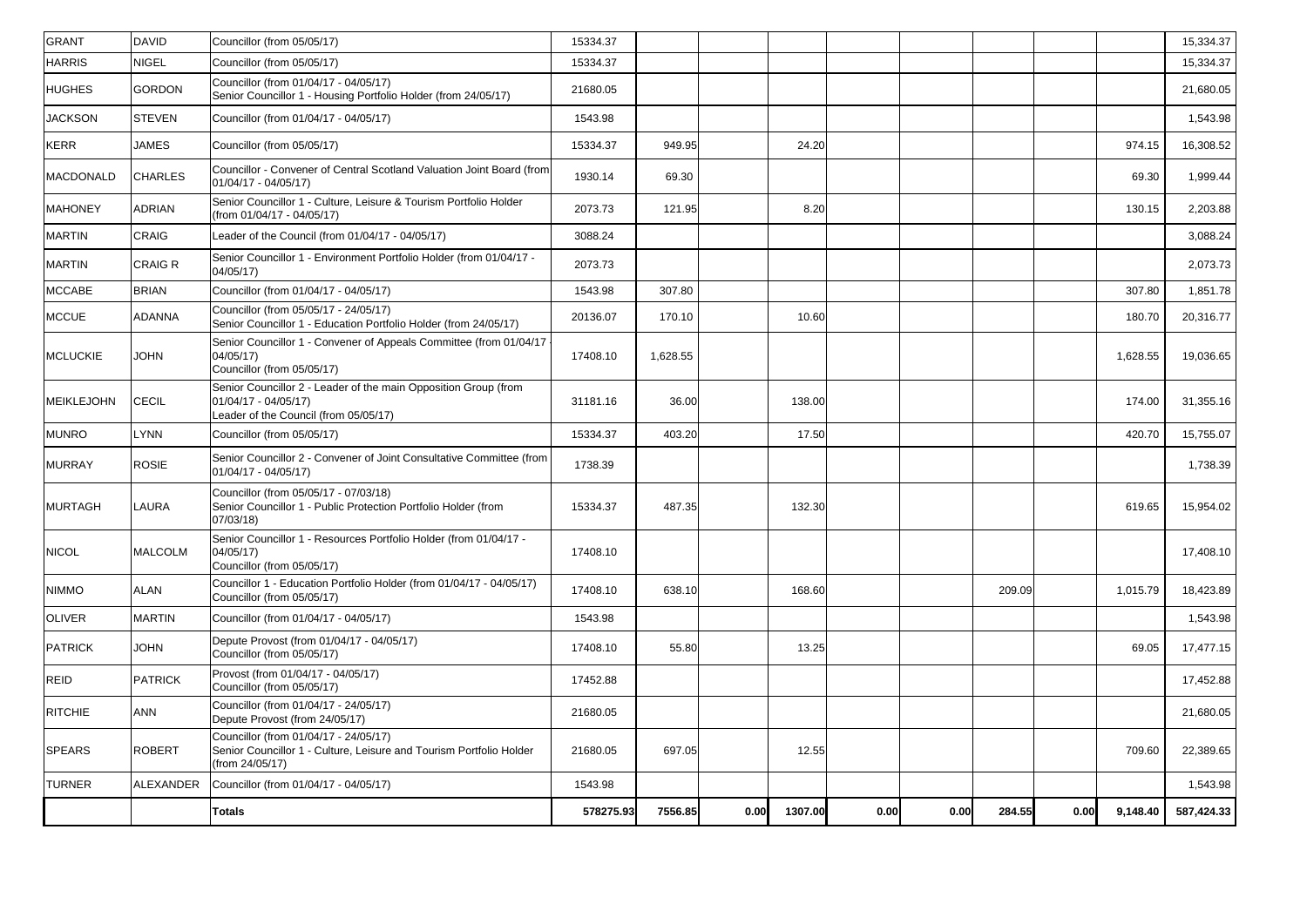Civic Head (Provost) Leader of Council Senior Councillors, and **Councillors** 

The level of remuneration for the Leader is set in the Regulations. Councils have a degree of discretion in setting the number of, and remuneration for, Senior Councillors within certain parameters. The Council's remunerat 2017/18 set two levels of payment for senior councillors - £22.689 (senior councillor 1), increasing to £22.780 with effect from 07/03/18, and £19.020 (senior councillor 2), increasing to £19.096 with effect from 07/03/18. be entitled to remuneration from Joint Board positions - this is reflected in the remuneration for the Convener of the Central Scotland Valuation Joint Board, which was set at £21,160, increasing to £21,245 with effect fro

Notes:

1. Under the Local Governance (Scotland) Act 2004 (Remuneration) Regulations 2007 there are four levels of remuneration payments for councillors, covering the following positions:

2. Remuneration is subject to income tax and national insurance deductions.

3. Levels of travel and subsistence payments are determined by the Local Government (Allowances and Expenses) (Scotland) Regulations 2007. Councillors may claim costs incurred when carrying out approved duties. Receipts must be provided. Expenses relate only to the reimbursement of actual expenditure incurred by Councillors. Other Travel refers to the use by Councillors of public transport and taxis while carrying out approved du expenditure is reimbursed to Councillors.

4. Joint Board Expenses refers to expenses claimed by Members of Central Scotland Valuation Joint Board and relates to car and public transport expenses.

5. Councillors are entitled to be reimbursed for the element of their telephone expenses that relates directly to their duties as Councillors.

6. Councillors who hold more than one senior position receive only one payment attributable to the higher paid of the two positions.

7. The above table includes expenses details of 14 Councillors who did not continue as elected Members after 4 May 2017 (Scottish Local Government Elections).

8. Councillor Tom Coleman passed away on 30/11/17. Councillor Niall Coleman was elected to Council on 15/02/18.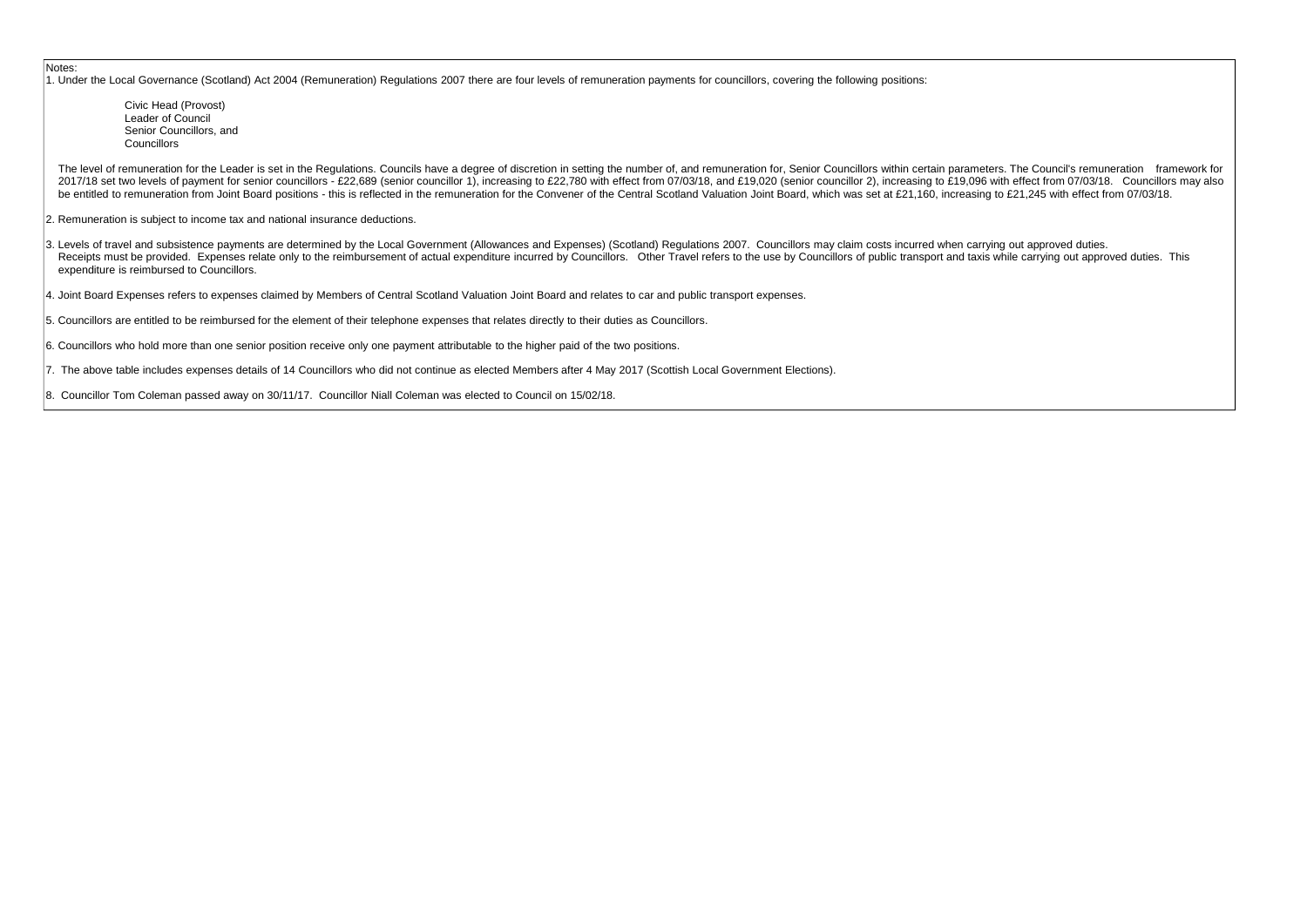|                   |                | FALKIRK COUNCIL - ELECTED MEMBERS' ANNUAL RETURN 2017/18<br>As required by the Local Government (Allowances and Expenses) (Scotland) Regulations 2007                                   |                                                                                  |                                                                 |                                                                 |                                                                 |
|-------------------|----------------|-----------------------------------------------------------------------------------------------------------------------------------------------------------------------------------------|----------------------------------------------------------------------------------|-----------------------------------------------------------------|-----------------------------------------------------------------|-----------------------------------------------------------------|
|                   |                | Expenses Met by Council 2017/18                                                                                                                                                         |                                                                                  |                                                                 |                                                                 |                                                                 |
| Name<br>(A)       |                | <b>Position Held</b><br>(B)                                                                                                                                                             | Training<br>Conferences,<br>Accommodation<br>& Travel Paid<br>Direct<br>(C)<br>£ | Telephone<br>& ICT<br>Expenses<br>Met By<br>Council<br>(D)<br>£ | Other<br><b>Travel Paid</b><br>Direct<br>By Council<br>(E)<br>£ | Total<br><b>Expenses Met</b><br>By Council<br>$(F)= C+D+E$<br>£ |
| AITCHISON         | DAVID          | Councillor (from 05/05/17)                                                                                                                                                              | 42.10                                                                            | 0.00                                                            | 0.00                                                            | 42.10                                                           |
| ALEXANDER         | <b>DAVID</b>   | Councillor (from 01/04/17 - 24/05/17)<br>Senior Councillor 1 - Public Protection Portfolio Holder (24/05/17 -<br>07/03/18) and Economic Development Portfolio Holder (from<br>07/03/18) | 42.10                                                                            | 0.00                                                            | 0.00                                                            | 42.10                                                           |
| <b>BALFOUR</b>    | DAVID          | Councillor (from 01/04/17 - 23/06/17)<br>Convener of Central Scotland Valuation Joint Board (from 23/06/17)                                                                             | 42.10                                                                            | 0.00                                                            | 0.00                                                            | 42.10                                                           |
| <b>BINNIE</b>     | LORNA          | Councillor (from 05/05/17 - 24/05/17)<br>Senior Councillor 2 - Convener of the Joint Consultative Committee<br>(from 24/05/17)                                                          | 42.10                                                                            | 0.00                                                            | 0.00                                                            | 42.10                                                           |
| <b>BIRD</b>       | <b>STEPHEN</b> | Councillor (from 01/04/17 - 04/05/17)                                                                                                                                                   | 0.00                                                                             | 0.00                                                            | 0.00                                                            | 0.00                                                            |
| <b>BISSET</b>     | <b>ROBERT</b>  | Councillor (from 05/05/17)                                                                                                                                                              | 134.10                                                                           | 0.00                                                            | 0.00                                                            | 134.10                                                          |
| <b>BLACK</b>      | ALLYSON        | Councillor (from 01/04/17)                                                                                                                                                              | 235.00                                                                           | 0.00                                                            | 0.00                                                            | 235.00                                                          |
| BLACKWOOD JIM     |                | Senior Councillor 1 - Public Protection Portfolio Holder (from 01/04/17<br>$-04/05/17$<br>Councillor (from 05/05/17)                                                                    | 42.10                                                                            | 0.00                                                            | 0.00                                                            | 42.10                                                           |
| <b>BOUSE</b>      | GARY           | Councillor (from 05/05/17)<br>Senior Councillor 1 - Resources Portfolio Holder (from 24/05/17)                                                                                          | 42.10                                                                            | 0.00                                                            | 0.00                                                            | 42.10                                                           |
| <b>BUCHANAN</b>   | <b>WILLIAM</b> | Senior Councillor 1 - Convener of Planning Committee (from<br>01/04/17 - 04/05/17)<br>Councillor (from 05/05/17 - 15/01/18)<br>Provost (from 15/01/18)                                  | 0.00                                                                             | 0.00                                                            | 0.00                                                            | 0.00                                                            |
| <b>CARLESCHI</b>  | <b>STEVEN</b>  | Councillor (from 01/04/17 - 04/05/17)                                                                                                                                                   | 0.00                                                                             | 0.00                                                            | 0.00                                                            | 0.00                                                            |
| <b>CHALMERS</b>   | <b>COLIN</b>   | Councillor (from 01/04/17 - 04/05/17)                                                                                                                                                   | 0.00                                                                             | 0.00                                                            | 0.00                                                            | 0.00                                                            |
| <b>COLEMAN</b>    | <b>NIALL</b>   | Councillor (from 15/02/18)                                                                                                                                                              | 0.00                                                                             | 0.00                                                            | 0.00                                                            | 0.00                                                            |
| <b>COLEMAN</b>    | TOM            | Councillor (from 01/04/17 - 24/05/17)<br>Provost (from 24/05/17 - 30/11/17) *death in service                                                                                           | 0.00                                                                             | 0.00                                                            | 0.00                                                            | 0.00                                                            |
| <b>COLLIE</b>     | <b>FIONA</b>   | Councillor (from 05/05/17)<br>Senior Councillor 1 - Health and Social Care Portfolio Holder (from<br>24/05/17)                                                                          | 0.00                                                                             | 0.00                                                            | 0.00                                                            | 0.00                                                            |
| <b>COOMBES</b>    | JOAN           | Senior Councillor 1 - Depute Leader of the Council (from 01/04/17 -<br>04/05/17)<br>Councillor (from 05/05/17)                                                                          | 0.00                                                                             | 0.00                                                            | 0.00                                                            | 0.00                                                            |
| <b>FLYNN</b>      | JIM            | Councillor (from 05/05/17)                                                                                                                                                              | 42.10                                                                            | 0.00                                                            | 0.00                                                            | 42.10                                                           |
| <b>GARNER</b>     | PAUL           | Councillor (from 01/04/17 - 04/05/17)<br>Senior Councillor 1 - Environment Portfolio Holder (from 24/05/17)                                                                             | 42.10                                                                            | 0.00                                                            | 0.00                                                            | 42.10                                                           |
| <b>GOLDIE</b>     | <b>DENNIS</b>  | Senior Councillor 1 - Economic Development Portfolio Holder (from<br>$01/04/17 - 04/05/17$<br>Senior Councillor 2 - Leader of the Main Opposition Group (from<br>05/05/17)              | 0.00                                                                             | 0.00                                                            | 0.00                                                            | 0.00                                                            |
| <b>GOLDIE</b>     | <b>GERRY</b>   | Senior Councillor 1 - Housing Portfolio Holder (from 01/04/17 -<br>04/05/17)                                                                                                            | 0.00                                                                             | 0.00                                                            | 0.00                                                            | 0.00                                                            |
| GOW               | LINDA          | Councillor (from 01/04/17 - 04/05/17)                                                                                                                                                   | 0.00                                                                             | 0.00                                                            | 0.00                                                            | 0.00                                                            |
| <b>GRANT</b>      | <b>DAVID</b>   | Councillor (from 05/05/17)                                                                                                                                                              | 42.10                                                                            | 0.00                                                            | 0.00                                                            | 42.10                                                           |
| <b>HARRIS</b>     | NIGEL          | Councillor (from 05/05/17)                                                                                                                                                              | 42.10                                                                            | 0.00                                                            | 0.00                                                            | 42.10                                                           |
| <b>HUGHES</b>     | <b>GORDON</b>  | Councillor (from 01/04/17 - 04/05/17)<br>Senior Councillor 1 - Housing Portfolio Holder (from 24/05/17)                                                                                 | 42.10                                                                            | 0.00                                                            | 0.00                                                            | 42.10                                                           |
| <b>JACKSON</b>    | <b>STEVEN</b>  | Councillor (from 01/04/17 - 04/05/17)                                                                                                                                                   | 0.00                                                                             | 0.00                                                            | 0.00                                                            | 0.00                                                            |
| <b>KERR</b>       | JAMES          | Councillor (from 05/05/17)                                                                                                                                                              | 42.10                                                                            | 0.00                                                            | 0.00                                                            | 42.10                                                           |
| MACDONALD CHARLES |                | Councillor - Convener of Central Scotland Valuation Joint Board<br>(from 01/04/17 - 04/05/17)                                                                                           | 0.00                                                                             | 0.00                                                            | 0.00                                                            | 0.00                                                            |

 $\overline{1}$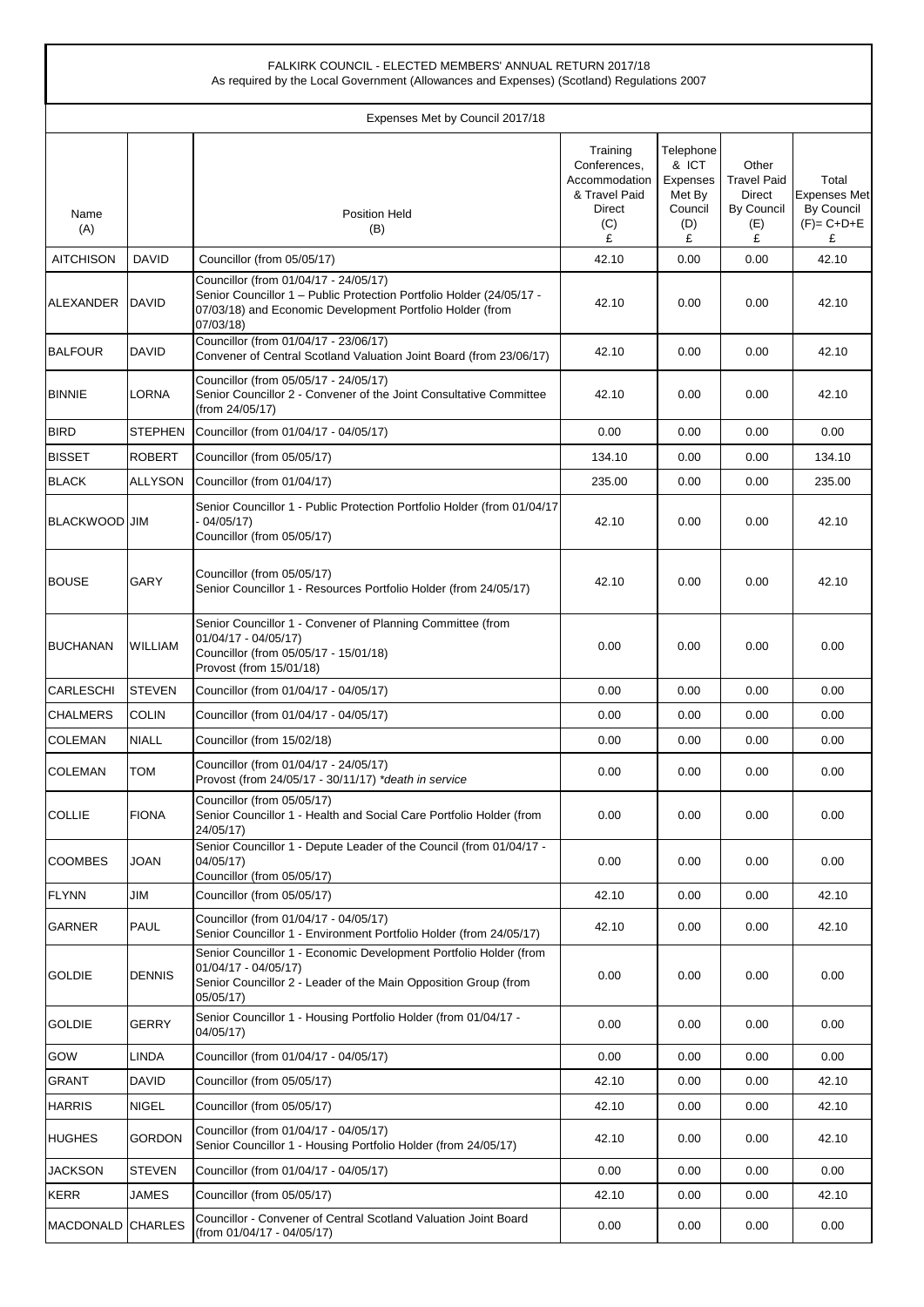| <b>MAHONEY</b>                                                 | <b>ADRIAN</b>  | Senior Councillor 1 - Culture, Leisure & Tourism Portfolio Holder<br>(from 01/04/17 - 04/05/17)                                  | 0.00    | 0.00 | 0.00 | 0.00    |
|----------------------------------------------------------------|----------------|----------------------------------------------------------------------------------------------------------------------------------|---------|------|------|---------|
| <b>MARTIN</b>                                                  | <b>CRAIG</b>   | Leader of the Council (from 01/04/17 - 04/05/17)                                                                                 | 0.00    | 0.00 | 0.00 | 0.00    |
| <b>MARTIN</b>                                                  | <b>CRAIG R</b> | Senior Councillor 1 - Environment Portfolio Holder (from 01/04/17 -<br>04/05/17)                                                 | 0.00    | 0.00 | 0.00 | 0.00    |
| <b>MCCABE</b>                                                  | <b>BRIAN</b>   | Councillor (from 01/04/17 - 04/05/17)                                                                                            | 0.00    | 0.00 | 0.00 | 0.00    |
| <b>MCCUE</b>                                                   | <b>ADANNA</b>  | Councillor (from 05/05/17 - 24/05/17)<br>Senior Councillor 1 - Education Portfolio Holder (from 24/05/17)                        | 42.10   | 0.00 | 0.00 | 42.10   |
| <b>MCLUCKIE</b>                                                | <b>JOHN</b>    | Senior Councillor 1 - Convener of Appeals Committee (from 01/04/17<br>$-04/05/17$<br>Councillor (from 05/05/17)                  | 42.10   | 0.00 | 0.00 | 42.10   |
| <b>MEIKLEJOHN CECIL</b>                                        |                | Senior Councillor 2 - Leader of the main Opposition Group (from<br>01/04/17 - 04/05/17)<br>Leader of the Council (from 05/05/17) | 42.10   | 0.00 | 0.00 | 42.10   |
| <b>MUNRO</b>                                                   | <b>LYNN</b>    | Councillor (from 05/05/17)                                                                                                       | 0.00    | 0.00 | 0.00 |         |
| <b>MURRAY</b>                                                  | <b>ROSIE</b>   | Senior Councillor 2 - Convener of Joint Consultative Committee (from<br>01/04/17 - 04/05/17)                                     | 0.00    | 0.00 | 0.00 | 0.00    |
| <b>MURTAGH</b>                                                 | LAURA          | Councillor (from 05/05/17 - 07/03/18)<br>Senior Councillor 1 - Public Protection Portfolio Holder (from<br>07/03/18)             | 42.10   | 0.00 | 0.00 | 42.10   |
| <b>NICOL</b>                                                   | <b>MALCOLM</b> | Senior Councillor 1 - Resources Portfolio Holder (from 01/04/17 -<br>04/05/17)<br>Councillor (from 05/05/17)                     | 0.00    | 0.00 | 0.00 | 0.00    |
| <b>NIMMO</b>                                                   | <b>ALAN</b>    | Councillor 1 - Education Portfolio Holder (from 01/04/17 - 04/05/17)<br>Councillor (from 05/05/17)                               | 0.00    | 0.00 | 0.00 | 0.00    |
| <b>OLIVER</b>                                                  | <b>MARTIN</b>  | Councillor (from 01/04/17 - 04/05/17)                                                                                            | 0.00    | 0.00 | 0.00 | 0.00    |
| <b>PATRICK</b>                                                 | <b>JOHN</b>    | Depute Provost (from 01/04/17 - 04/05/17)<br>Councillor (from 05/05/17)                                                          | 0.00    | 0.00 | 0.00 | 0.00    |
| <b>REID</b>                                                    | <b>PAT</b>     | Provost (from 01/04/17 - 04/05/17)<br>Councillor (from 05/05/17)                                                                 | 42.10   | 0.00 | 0.00 | 42.10   |
| <b>RITCHIE</b>                                                 | <b>ANN</b>     | Councillor (from 01/04/17 - 24/05/17)<br>Depute Provost (from 24/05/17)                                                          | 0.00    | 0.00 | 0.00 | 0.00    |
| <b>SPEARS</b>                                                  | <b>ROBERT</b>  | Councillor (from 01/04/17 - 24/05/17)<br>Senior Councillor 1 - Culture, Leisure and Tourism Portfolio Holder<br>(from 24/05/17)  | 42.10   | 0.00 | 0.00 | 42.10   |
| <b>TURNER</b>                                                  | <b>SANDY</b>   | Councillor (from 01/04/17 - 04/05/17)                                                                                            | 0.00    | 0.00 | 0.00 | 0.00    |
| <b>TOTAL</b>                                                   |                |                                                                                                                                  | 1126.90 | 0.00 | 0.00 | 1126.90 |
|                                                                |                | Costs for provision of Council vehicle (and hired vehicles) borne by Council                                                     |         |      |      | 2957.00 |
| <b>TOTAL (inclusive of Council vehicle and hired vehicles)</b> |                |                                                                                                                                  |         |      |      | 4083.90 |

**NOTE 1:** The details shown in the table above highlight costs in respect of training and conferences, telephone and ICT expenses. The costs were met by the Council.

**NOTE 2:** Falkirk Council has one Council vehicle for use by Elected Members. The Council vehicle is for the use of all Councillors in undertaking their approved duties, where considered appropriate. Guidance issued by the Scottish Local Authorities Remuneration Committee requires the costs associated with the use of the vehicles by Councillors on approved duties to be reported annually. The vehicle may also be used by officers and appropriate others but without the requirement to report associated costs. The costs of vehicle usage are met directly by the Council and are not reclaimed by Elected Members. The amount reported includes the estimated running cost of the vehicle together with a proportionate allocation of Civic Officer salary cost for the undertaking of civic and approved duties.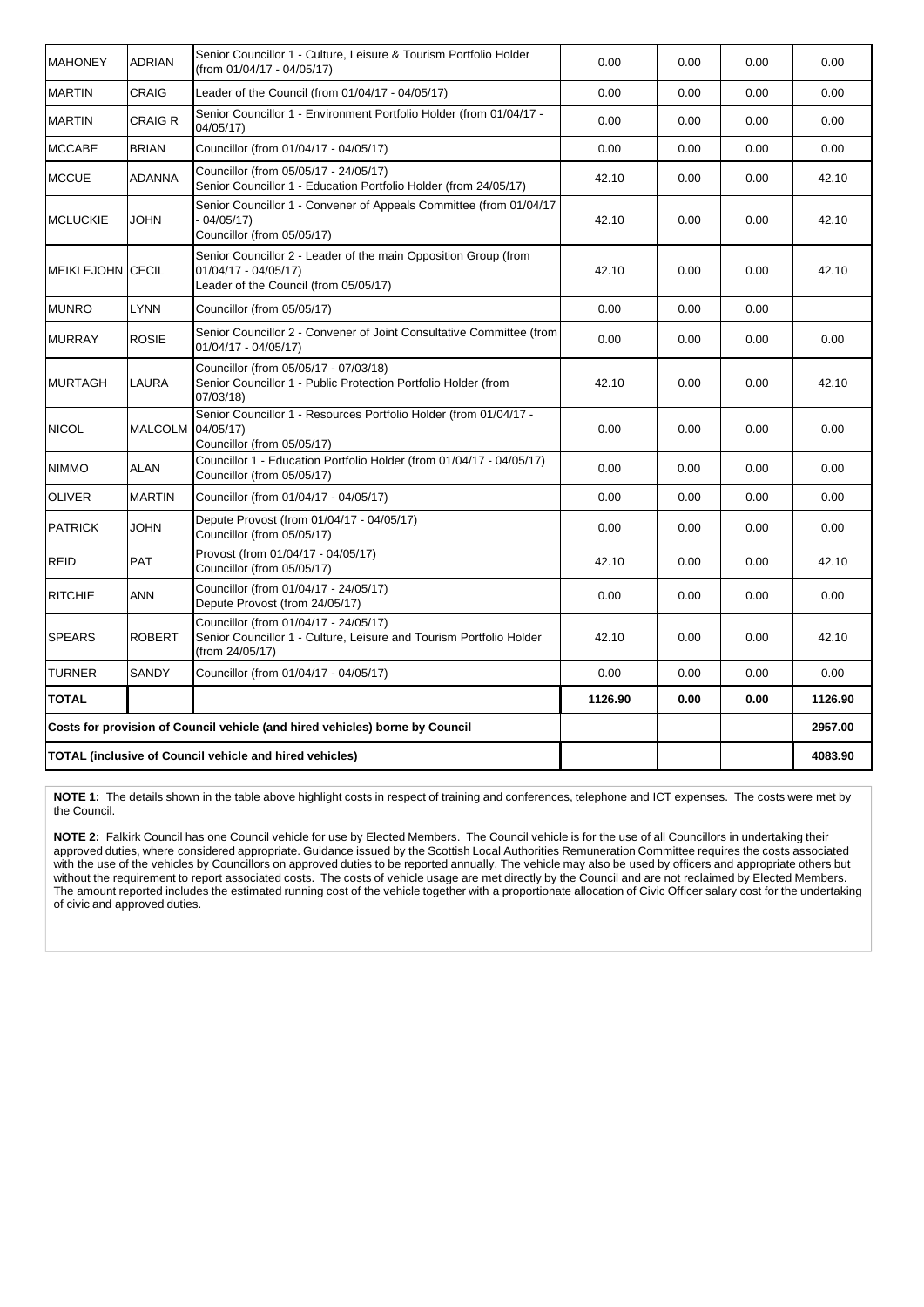## COUNCILLOR ATTENDANCE AT TRAINING AND CONFERENCES

In addition to the duties of their elected office, councillors also undertake training and development, in groups and individually. Details of the training provided for councillors and attendance at seminars and conferences throughout the year are given below. In addition to what is recorded, many councillors may also have undertaken their own programme of self study and awareness raising.

| Elected Member Training: 2017/2018 |                                                          |         |                    |                                                                                                                                                                                                                                                                                                                                                                 |  |  |
|------------------------------------|----------------------------------------------------------|---------|--------------------|-----------------------------------------------------------------------------------------------------------------------------------------------------------------------------------------------------------------------------------------------------------------------------------------------------------------------------------------------------------------|--|--|
| Date                               | Course Title (Training) In House                         | Cost    | Number(s) Attended | Councillor                                                                                                                                                                                                                                                                                                                                                      |  |  |
| 08 May 2017                        | Welcome and Introduction (Induction training)            | No cost | 14                 | Councillor D Aitchison<br>Councillor L Binnie<br><b>Councillor R Bissett</b><br><b>Councillor G Bouse</b><br><b>Councillor F Collie</b><br>Councillor J Flynn<br>Councillor D Grant<br><b>Councillor N Harris</b><br>Councillor J Kerr<br>Councillor A McCue<br>Councillor L Munro<br>Councillor L Murtagh<br>Councillor M Nicol<br><b>Councillor J Patrick</b> |  |  |
| 09 May 2017                        | Practical Guidance on Dealing with Constituency Business | No cost | 9                  | Councillor L Binnie<br><b>Councillor R Bissett</b><br>Councillor J Flynn<br>Councillor D Grant<br><b>Councillor N Harris</b><br>Councillor J Kerr<br><b>Councillor A McCue</b><br>Councillor L Munro<br>Councillor L Murtagh                                                                                                                                    |  |  |
| 10 May 2017                        | <b>Development Services</b>                              | No cost | 3                  | Councillor L Binnie<br>Councillor D Grant<br>Councillor J Kerr                                                                                                                                                                                                                                                                                                  |  |  |
| 10 May 2017                        | Council Universe                                         | No cost | 11                 | Councillor L Binnie<br><b>Councillor R Bissett</b><br><b>Councillor F Collie</b><br>Councillor J Flynn<br>Councillor D Grant<br><b>Councillor N Harris</b><br>Councillor J Kerr<br><b>Councillor A McCue</b><br>Councillor L Munro<br>Councillor L Murtagh<br>Councillor P Reid                                                                                 |  |  |
| 11 May 2017                        | Corporate and Housing Services                           | No cost | $\overline{2}$     | Councillor D Grant<br>Councillor J Kerr                                                                                                                                                                                                                                                                                                                         |  |  |
| 11 May 2017                        | Code of Conduct                                          | No cost | 11                 | Councillor L Binnie<br><b>Councillor R Bissett</b><br><b>Councillor G Bouse</b><br><b>Councillor F Collie</b><br>Councillor J Flynn<br>Councillor D Grant<br><b>Councillor N Harris</b><br>Councillor J Kerr<br>Councillor A McCue<br>Councillor L Munro<br>Councillor L Murtagh                                                                                |  |  |
| 12 May 2017                        | <b>Children's Services</b>                               | No cost | 5                  | Councillor G Bouse<br><b>Councillor F Collie</b><br>Councillor J Flynn<br>Councillor D Grant<br><b>Councillor N Harris</b>                                                                                                                                                                                                                                      |  |  |
| 12 May 2017                        | <b>Edinburgh Airport Consultation Briefing</b>           | No cost | 6                  | Councillor L Binnie<br><b>Councillor G Bouse</b><br>Councillor F Collie<br><b>Councillor N Harris</b><br>Councillor J Kerr<br>Councillor L Munro                                                                                                                                                                                                                |  |  |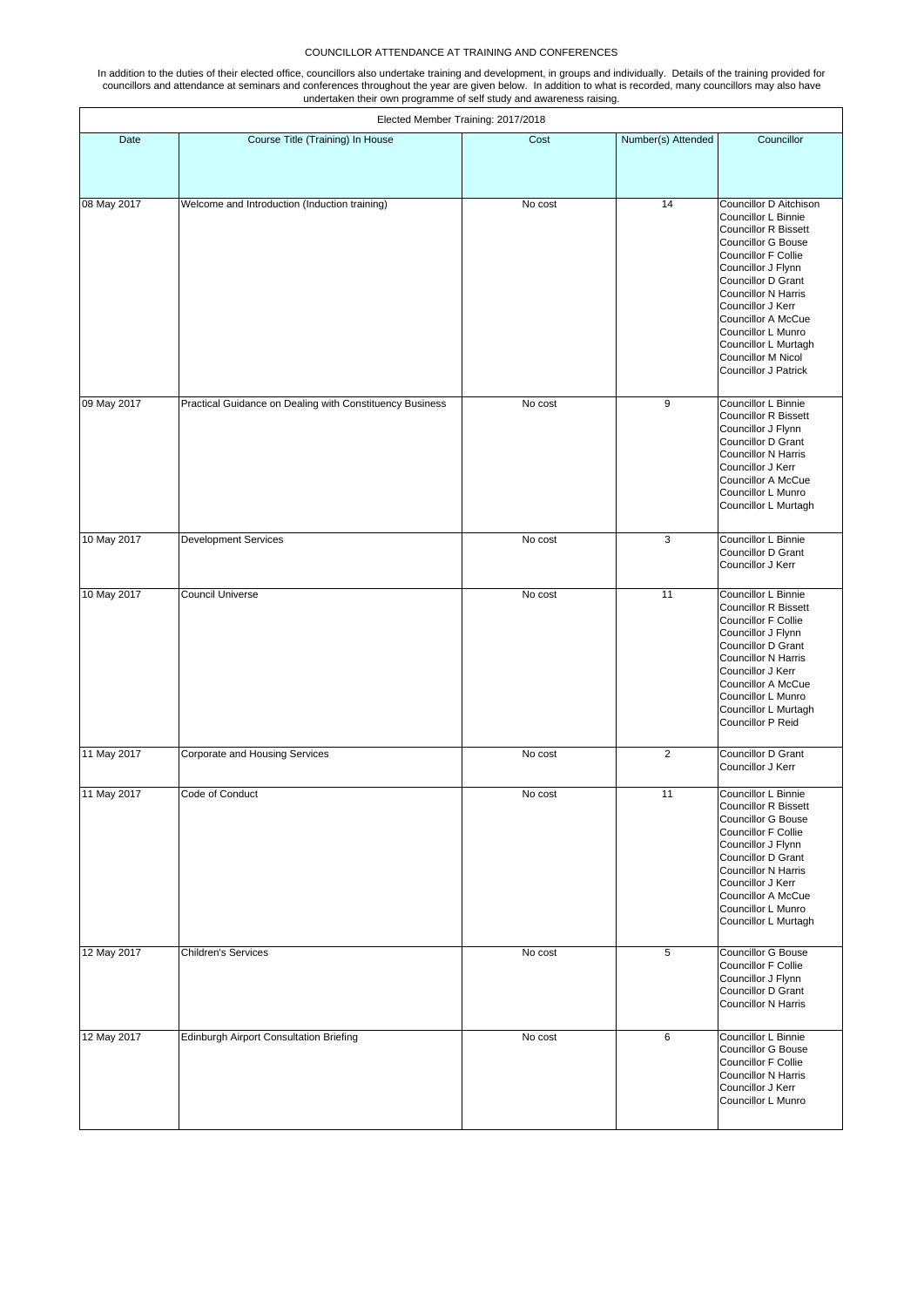| Date        | Course Title (Training) In House       | Cost    | Number(s) Attended | Councillor                                                                                                                                                                                                                                                  |
|-------------|----------------------------------------|---------|--------------------|-------------------------------------------------------------------------------------------------------------------------------------------------------------------------------------------------------------------------------------------------------------|
| 12 May 2017 | <b>Standing Orders/Decision Making</b> | No cost | 10                 | Councillor D Aitchison<br>Councillor L Binnie<br><b>Councillor R Bissett</b><br><b>Councillor G Bouse</b><br>Councillor F Collie<br><b>Councillor D Grant</b><br><b>Councillor N Harris</b><br>Councillor J Kerr<br>Councillor L Munro<br>Councillor P Reid |
| 15 May 2017 | Corporate and Housing Services         | No cost | 10                 | Councillor L Binnie<br><b>Councillor R Bissett</b><br>Councillor A Black<br><b>Councillor G Bouse</b><br>Councillor F Collie<br>Councillor J Flynn<br><b>Councillor N Harris</b><br>Councillor A McCue<br><b>Councillor L Munro</b><br>Councillor L Murtagh |
| 17 May 2017 | <b>Children's Services</b>             | No cost | 6                  | Councillor L Binnie<br><b>Councillor R Bissett</b><br>Councillor F Collie<br>Councillor A McCue<br>Councillor L Munro<br>Councillor L Murtagh                                                                                                               |
| 18 May 2017 | <b>Development Services</b>            | No cost | $\mathbf{1}$       | Councillor D Aitchison                                                                                                                                                                                                                                      |
| 18 May 2017 | Agenda Briefing                        | No cost | 6                  | <b>Councillor R Bissett</b><br><b>Councillor G Bouse</b><br>Councillor F Collie<br>Councillor J Flynn<br>Councillor A McCue<br>Councillor L Murtagh                                                                                                         |
| 19 May 2017 | <b>Development Services</b>            | No cost | $\overline{7}$     | <b>Councillor R Bissett</b><br><b>Councillor G Bouse</b><br>Councillor F Collie<br>Councillor J Flynn<br><b>Councillor N Harris</b><br>Councillor A McCue<br>Councillor L Munro                                                                             |
| 22 May 2017 | Health and Social Care Partnership     | No cost | 10                 | Councillor L Binnie<br><b>Councillor R Bissett</b><br><b>Councillor G Bouse</b><br><b>Councillor F Collie</b><br>Councillor J Flynn<br>Councillor N Harris<br>Councillor J Kerr<br>Councillor A McCue<br>Councillor L Munro<br>Councillor L Murtagh         |
| 22 May 2017 | <b>Decision Making</b>                 | No cost | $\overline{2}$     | Councillor A McCue<br>Councillor L Murtagh                                                                                                                                                                                                                  |
| 22 May 2017 | <b>Children's Services</b>             | No cost | 2                  | Councillor D Aitchison<br>Councillor J Kerr                                                                                                                                                                                                                 |
| 23 May 2017 | <b>Development Services</b>            | No cost | $\mathbf{1}$       | Councillor L Murtagh                                                                                                                                                                                                                                        |
| 26 May 2017 | Portfolio Holders                      | No cost | 6                  | Councillor D Alexander<br>Councillor G Bouse<br>Councillor T Coleman<br><b>Councillor G Hughes</b><br>Councillor A McCue<br>Councillor R Spears                                                                                                             |
| 29 May 2017 | <b>Licensing Board Training</b>        | No cost | 8                  | Councillor D Balfour<br>Councillor L Binnie<br>Councillor R Bissett<br>Councillor A Black<br>Councillor G Hughes<br>Councillor J Kerr<br>Councillor J McLuckie<br><b>Councillor J Patrick</b>                                                               |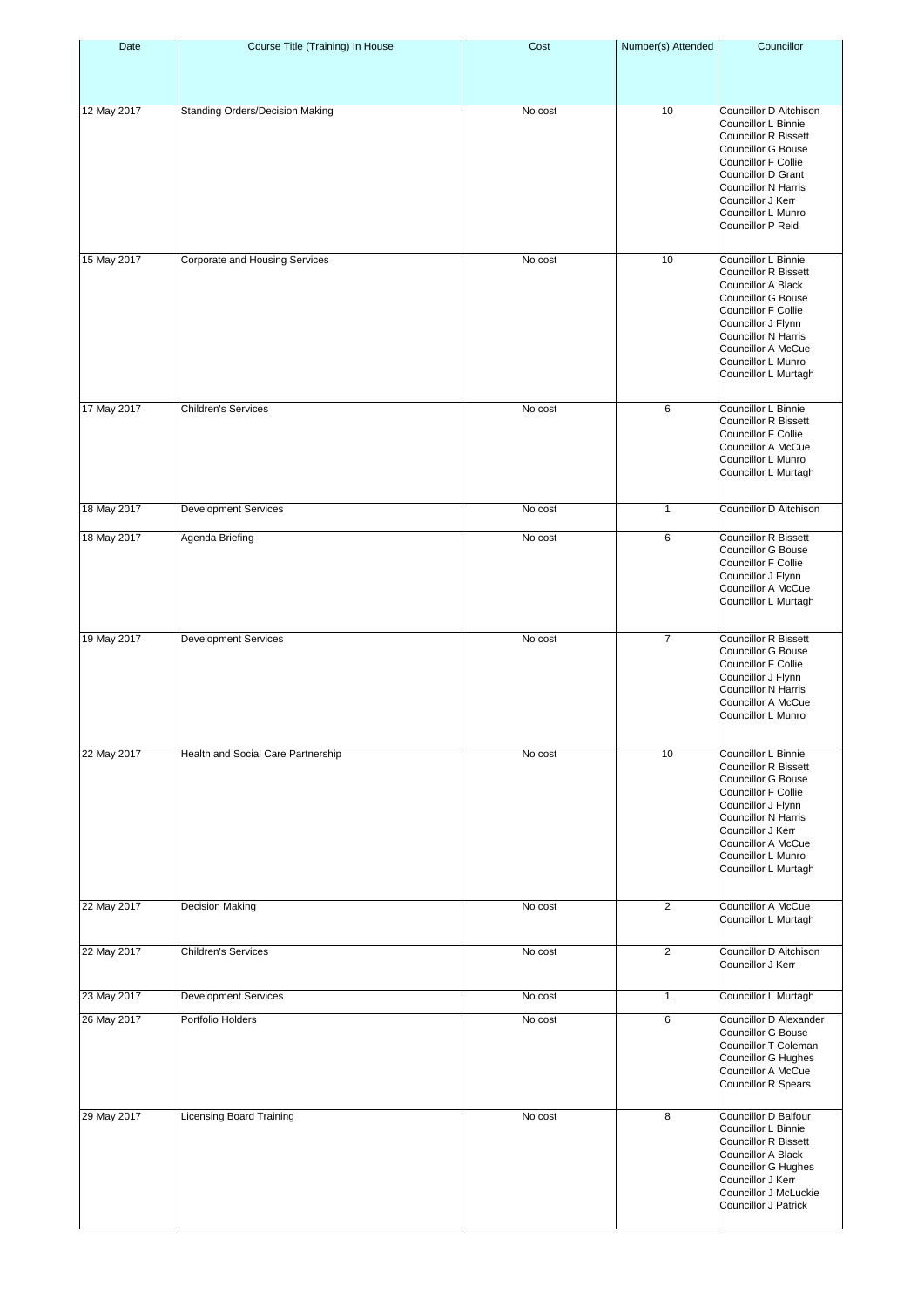| Date         | Course Title (Training) In House                      | Cost    | Number(s) Attended | Councillor                                                                                                                                                                                                                                                                                                                                                                                                                                      |
|--------------|-------------------------------------------------------|---------|--------------------|-------------------------------------------------------------------------------------------------------------------------------------------------------------------------------------------------------------------------------------------------------------------------------------------------------------------------------------------------------------------------------------------------------------------------------------------------|
|              |                                                       |         |                    |                                                                                                                                                                                                                                                                                                                                                                                                                                                 |
| 29 May 2017  | Portfolio Holders                                     | No cost | $\overline{2}$     | Councillor F Collie<br><b>Councillor P Garner</b>                                                                                                                                                                                                                                                                                                                                                                                               |
| 31 May 2017  | <b>Planning Training</b>                              | No cost | 12                 | Councillor D Alexander<br><b>Councillor R Bissett</b><br>Councillor J Blackwood<br><b>Councillor G Bouse</b><br>Councillor J Flynn<br>Councillor N Harris<br>Councillor G Hughes<br>Councillor J Kerr<br>Councillor A McCue<br>Councillor J McLuckie<br>Councillor L Munro<br>Councillor L Murtagh                                                                                                                                              |
| 12 June 2017 | <b>Corporate Parenting</b>                            | No cost | 17                 | Councillor D Alexander<br>Councillor D Balfour<br>Councillor L Binnie<br><b>Councillor R Bissett</b><br>Councillor J Blackwood<br><b>Councillor G Bouse</b><br>Councillor F Collie<br>Councillor J Flynn<br><b>Councillor P Garner</b><br><b>Councillor N Harris</b><br><b>Councillor G Hughes</b><br>Councillor J Kerr<br>Councillor A McCue<br>Councillor J McLuckie<br>Councillor C Meiklejohn<br>Councillor L Munro<br>Councillor L Murtagh |
| 14 June 2017 | Civic Licensing Training                              | No cost | 9                  | Councillor D Aitchison<br>Councillor D Balfour<br>Councillor L Binnie<br><b>Councillor R Bissett</b><br>Councillor J Blackwood<br>Councillor J Flynn<br><b>Councillor G Hughes</b><br>Councillor J Kerr<br>Councillor R Spears                                                                                                                                                                                                                  |
| 15 June 2017 | Licensing Board - Practical Session for Board Members | No cost | 7                  | <b>Councillor D Balfour</b><br>Councillor L Binnie<br><b>Councillor R Bissett</b><br><b>Councillor G Hughes</b><br>Councillor J Kerr<br>Councillor J McLuckie<br><b>Councillor J Patrick</b>                                                                                                                                                                                                                                                    |
| 19 June 2017 | Introduction to Council                               | No cost | 11                 | Councillor L Binnie<br><b>Councillor R Bissett</b><br>Councillor G Bouse<br>Councillor F Collie<br>Councillor J Flynn<br>Councillor D Grant<br><b>Councillor N Harris</b><br>Councillor J Kerr<br><b>Councillor A McCue</b><br>Councillor L Munro<br>Councillor L Murtagh                                                                                                                                                                       |
| 26 June 2017 | Medium Term Planning                                  | No cost | 13                 | Councillor D Balfour<br>Councillor L Binnie<br><b>Councillor R Bissett</b><br>Councillor J Blackwood<br>Councillor J Flynn<br><b>Councillor N Harris</b><br><b>Councillor G Hughes</b><br>Councillor J Kerr<br>Councillor A McCue<br>Councillor J McLuckie<br>Councillor C Meiklejohn<br>Councillor L Munro<br>Councillor L Murtagh                                                                                                             |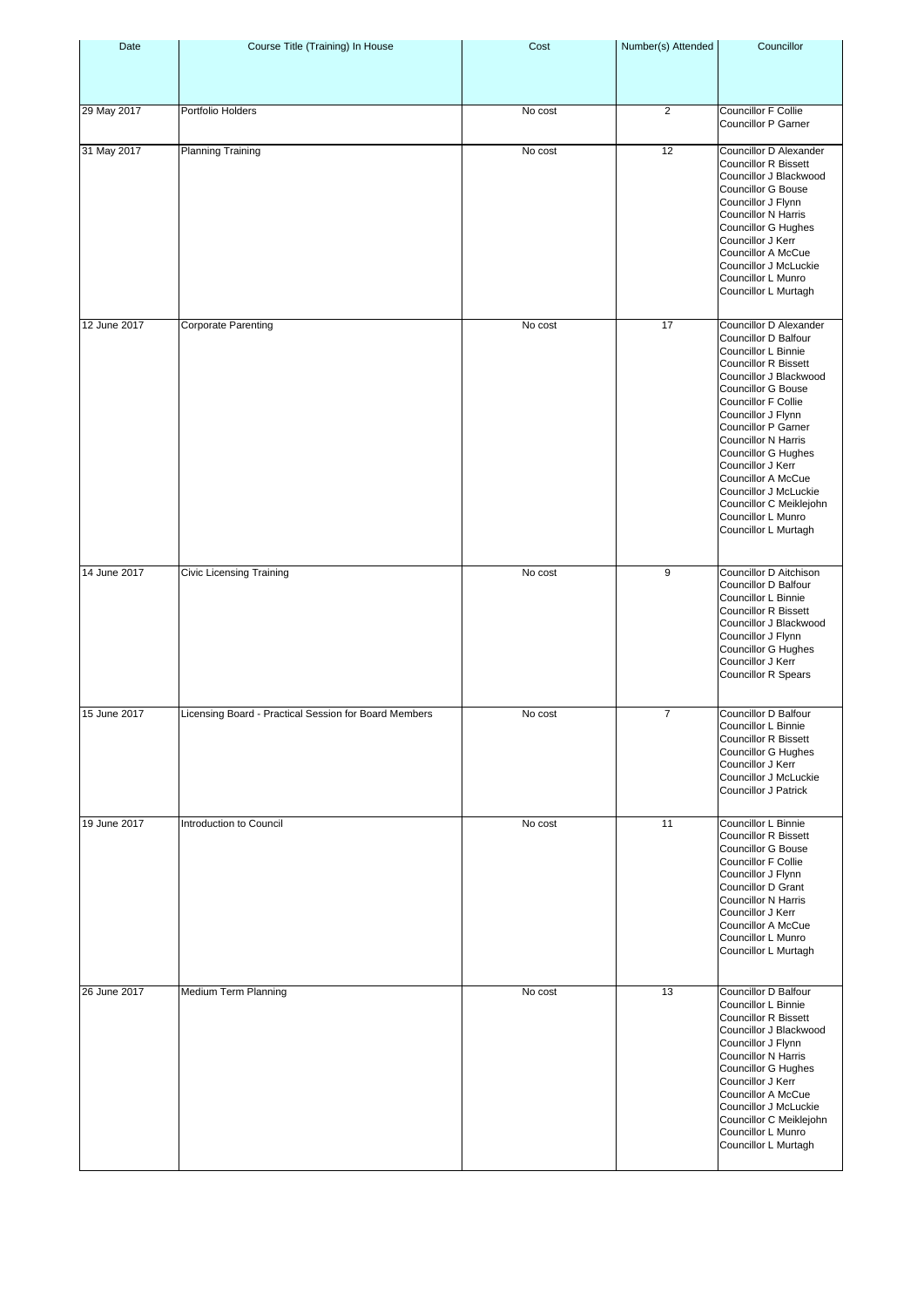| Date                               | Course Title (Training) In House               | Cost                                               | Number(s) Attended | Councillor                                                                                                                                                                                                                                                                                                                                                                                                                                                                                            |
|------------------------------------|------------------------------------------------|----------------------------------------------------|--------------------|-------------------------------------------------------------------------------------------------------------------------------------------------------------------------------------------------------------------------------------------------------------------------------------------------------------------------------------------------------------------------------------------------------------------------------------------------------------------------------------------------------|
| 29 June 2017                       | Conduit Scotland                               | No cost                                            | $\overline{7}$     | <b>Councillor N Harris</b><br><b>Councillor G Hughes</b><br>Councillor J Kerr<br>Councillor A McCue<br>Councillor J McLuckie<br>Councillor L Munro<br>Councillor L Murtagh                                                                                                                                                                                                                                                                                                                            |
| 12 July 2017                       | <b>Licensing Board Training</b>                | No cost                                            | $\overline{2}$     | Councillor Buchanan<br>Dep Provost A Ritchie                                                                                                                                                                                                                                                                                                                                                                                                                                                          |
| 4 August 2017                      | <b>Flooding Briefing</b>                       | No cost                                            | 8                  | Councillor D Alexander<br>Councillor D Grant<br><b>Councillor G Hughes</b><br>Councillor J Kerr<br><b>Councillor A McCue</b><br>Councillor L Munro<br><b>Councillor M Nicol</b><br>Councillor R Spears                                                                                                                                                                                                                                                                                                |
| 10 August 2017                     | <b>Best Value Workshop</b>                     | No cost                                            | 5                  | Councillor L Binnie<br>Councillor G Hughes<br>Councillor J Kerr<br><b>Councillor A McCue</b><br>Councillor L Murtagh                                                                                                                                                                                                                                                                                                                                                                                  |
| 17 August 2017                     | Pensions                                       | No cost                                            | 4                  | Councillor J Blackwood<br>Councillor A McCue<br><b>Councillor J Patrick</b><br>Councillor P Reid                                                                                                                                                                                                                                                                                                                                                                                                      |
| 21 August 2017                     | Planning Training for Elected Members (LRBs)   | £800 plus VAT (approx £42.10<br>per head plus VAT) | 19                 | Councillor D Aitchison<br>Councillor D Alexander<br>Councillor D Balfour<br>Councillor L Binnie<br><b>Councillor R Bissett</b><br>Councillor J Blackwood<br><b>Councillor G Bouse</b><br>Councillor J Flynn<br>Councillor P Garner<br>Councillor D Grant<br><b>Councillor N Harris</b><br><b>Councillor G Hughes</b><br>Councillor J Kerr<br><b>Councillor A McCue</b><br>Councillor J McLuckie<br>Councillor C Meiklejohn<br>Councillor L Murtagh<br>Councillor P Reid<br><b>Councillor R Spears</b> |
| 21 August 2017                     | Audit                                          | No cost                                            | 5                  | Provost T Coleman<br>Councillor N Harris<br>Councillor C Meiklejohn<br>Councillor P Reid<br><b>Councillor R Spears</b>                                                                                                                                                                                                                                                                                                                                                                                |
| 31 August 2017<br>4 September 2017 | <b>COSLA Training</b><br>Council of the Future | No cost<br>No cost                                 | $\mathbf{1}$<br>15 | <b>Councillor R Bissett</b><br>Councillor D Alexander<br>Councillor L Binnie<br><b>Councillor R Bissett</b><br>Councillor J Blackwood<br><b>Councillor G Bouse</b><br><b>Councillor N Harris</b><br>Councillor J Kerr<br>Councillor A McCue<br>Councillor J McLuckie<br>Councillor C Meiklejohn<br>Councillor L Munro<br>Councillor M Nicol<br>Councillor J Patrick<br>Dep Provost A Ritchie<br><b>Councillor R Spears</b>                                                                            |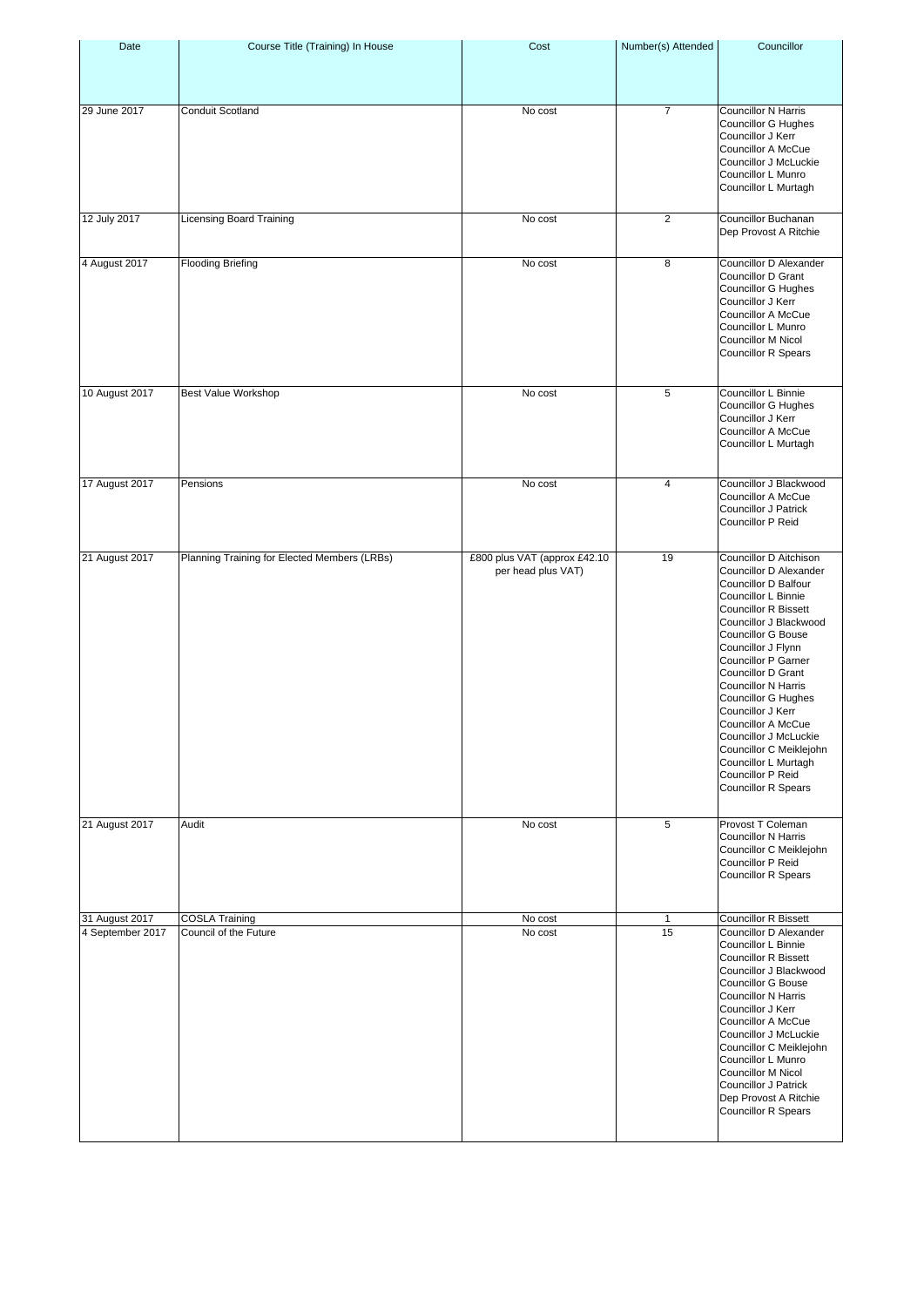| Date                         | Course Title (Training) In House | Cost    | Number(s) Attended | Councillor                                                                                                                                                                                                                                                                                                                                                                                                                                                                                                                |
|------------------------------|----------------------------------|---------|--------------------|---------------------------------------------------------------------------------------------------------------------------------------------------------------------------------------------------------------------------------------------------------------------------------------------------------------------------------------------------------------------------------------------------------------------------------------------------------------------------------------------------------------------------|
|                              |                                  |         |                    |                                                                                                                                                                                                                                                                                                                                                                                                                                                                                                                           |
| 18 September 2017            | Appeals Committee Training       | No cost | 10                 | Councillor L Binnie<br>Councillor G Bouse<br><b>Councillor D Grant</b><br><b>Councillor N Harris</b><br><b>Councillor G Hughes</b><br>Councillor J Kerr<br>Councillor A McCue<br>Councillor C Meiklejohn<br>Councillor L Munro<br><b>Councillor R Spears</b>                                                                                                                                                                                                                                                              |
| 19 September 2017            | <b>Education Governance</b>      | No cost | 20                 | Councillor D Alexander<br>Councillor L Binnie<br><b>Councillor R Bissett</b><br><b>Councillor A Black</b><br>Councillor J Blackwood<br>Provost T Coleman<br>Councillor J Coombes<br>Councillor J Flynn<br>Councillor J Garner<br>Councillor N Harris<br><b>Councillor G Hughes</b><br><b>Councillor A McCue</b><br>Councillor J McLuckie<br>Councillor C Meiklejohn<br>Councillor L Munro<br>Councillor L Murtagh<br>Councillor A Nimmo<br><b>Councillor J Patrick</b><br>Councillor P Reid<br><b>Councillor R Spears</b> |
| 25 September 2017 Prevent    |                                  | No cost | 8                  | Councillor D Alexander<br>Councillor L Binnie<br>Councillor J Blackwood<br><b>Councillor N Harris</b><br>Councillor J Kerr<br><b>Councillor A McCue</b><br>Councillor L Munro<br>Councillor P Reid                                                                                                                                                                                                                                                                                                                        |
| 28 September 2017 My Falkirk |                                  | No cost | $\overline{7}$     | <b>Councillor N Harris</b><br>Councillor J Kerr<br>Councillor A McCue<br>Councillor L Murtagh<br><b>Councillor J Patrick</b><br>Councillor P Reid<br>Dep Provost A Ritchie                                                                                                                                                                                                                                                                                                                                                |
| 13 November 2017             | <b>Police Scotland</b>           | No cost | 13                 | Councillor D Alexander<br>Councillor D Balfour<br>Councillor L Binnie<br><b>Councillor R Bissett</b><br>Councillor J Blackwood<br><b>Councillor D Goldie</b><br><b>Councillor N Harris</b><br><b>Councillor G Hughes</b><br>Councillor J Kerr<br><b>Councillor A McCue</b><br>Councillor L Munro<br>Councillor L Murtagh<br>Dep Provost A Ritchie                                                                                                                                                                         |
| 15 November 2017             | Local Policing Plan              | No cost | 14                 | Councillor D Aitchison<br>Councillor D Alexander<br>Councillor L Binnie<br><b>Councillor R Bissett</b><br>Councillor J Blackwood<br><b>Councillor G Bouse</b><br>Councillor J Coombes<br><b>Councillor N Harris</b><br><b>Councillor G Hughes</b><br>Councillor J Kerr<br>Councillor A McCue<br>Councillor L Munro<br>Councillor L Murtagh<br>Councillor P Reid                                                                                                                                                           |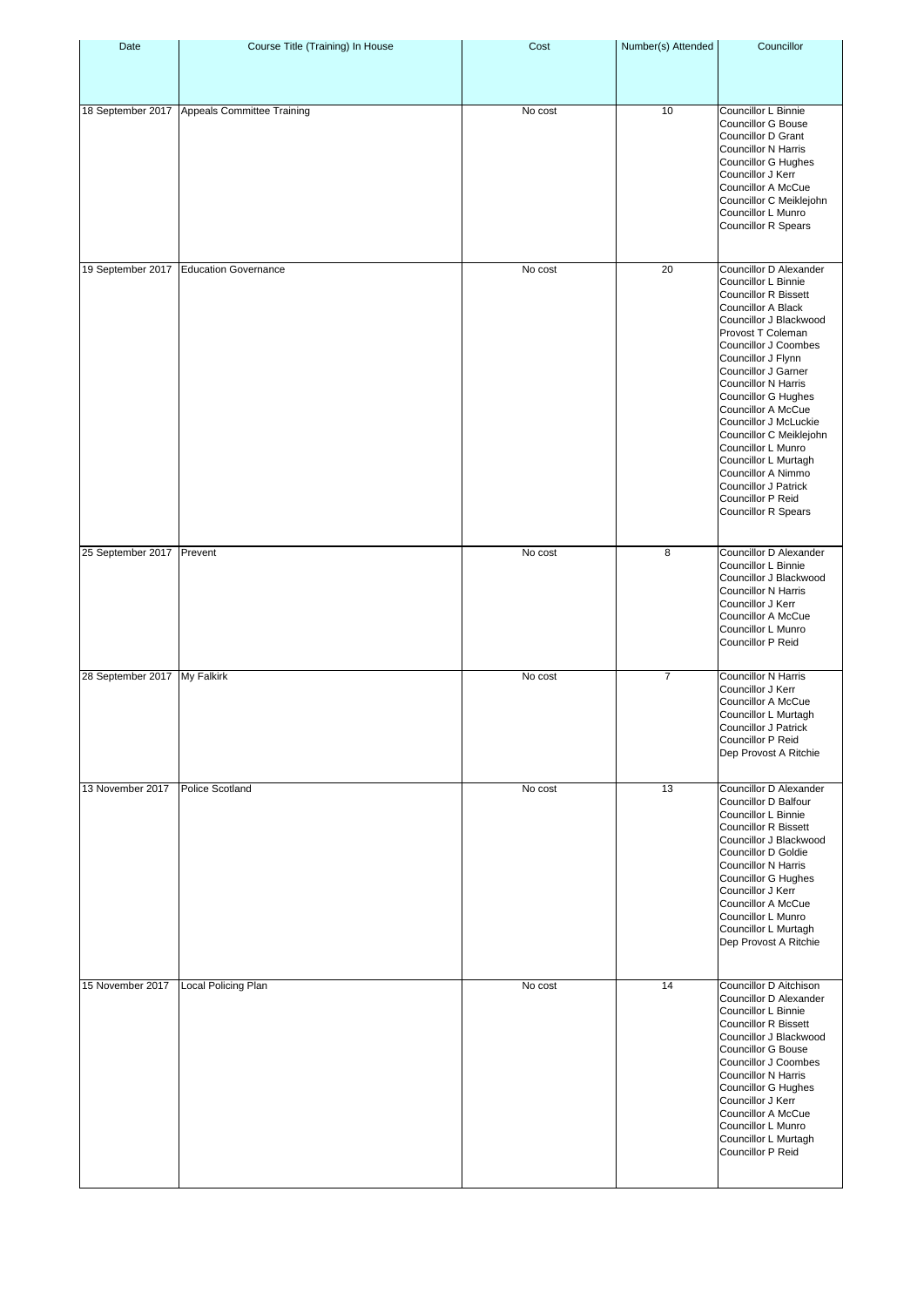| Date             | Course Title (Training) In House              | Cost    | Number(s) Attended | Councillor                                                                                                                                                                                                                                                                                                                                                                                       |
|------------------|-----------------------------------------------|---------|--------------------|--------------------------------------------------------------------------------------------------------------------------------------------------------------------------------------------------------------------------------------------------------------------------------------------------------------------------------------------------------------------------------------------------|
| 17 November 2017 | <b>Scrutiny Workshop</b>                      | No cost | 9                  | Councillor D Balfour<br>Councillor L Binnie<br><b>Councillor A Black</b><br>Councillor J Blackwood<br>Councillor J Coombes<br>Councillor D Grant<br><b>Councillor N Harris</b><br>Councillor L Munro<br>Councillor L Murtagh                                                                                                                                                                     |
| 23 November 2017 | Regional Collaboratives                       | No cost | 10                 | Councillor D Alexander<br><b>Councillor G Bouse</b><br>Councillor J Coombes<br><b>Councillor N Harris</b><br>Councillor G Hughes<br>Councillor J Kerr<br>Councillor A McCue<br>Councillor L Murtagh<br>Councillor A Nimmo<br>Councillor P Reid                                                                                                                                                   |
| 28 November 2017 | Local Development Plan                        | No cost | 15                 | Councillor L Binnie<br><b>Councillor R Bissett</b><br>Councillor J Blackwood<br><b>Councillor G Bouse</b><br>Councillor J Coombes<br><b>Councillor P Garner</b><br><b>Councillor N Harris</b><br>Councillor G Hughes<br>Councillor J Kerr<br><b>Councillor A McCue</b><br>Councillor J McLuckie<br>Councillor L Munro<br>Councillor L Murtagh<br>Councillor P Reid<br><b>Councillor R Spears</b> |
| 13 December 2017 | Local Fire Plan Briefing                      | No cost | 5                  | Councillor D Alexander<br>Councillor J Kerr<br>Councillor J McLuckie<br>Councillor L Munro<br>Councillor L Murtagh                                                                                                                                                                                                                                                                               |
| 19 January 2018  | <b>Equality Training</b>                      | No cost | 7                  | <b>Councillor R Bissett</b><br><b>Councillor N Harris</b><br>Councillor G Hughes<br>Councillor J Kerr<br>Councillor A McCue<br>Councillor J McLuckie<br>Councillor L Munro                                                                                                                                                                                                                       |
| 31 January 2018  | Poverty and Welfare Reform Briefing           | No cost | 9                  | Councillor D Aitchison<br>Councillor L Binnie<br><b>Councillor R Bissett</b><br><b>Councillor A Black</b><br><b>Councillor D Grant</b><br><b>Councillor N Harris</b><br><b>Councillor G Hughes</b><br>Councillor A McCue<br>Councillor J McLuckie                                                                                                                                                |
| 21 February 2018 | Planning Training for Elected Members         | No cost | $\mathbf{1}$       | Councillor N Coleman                                                                                                                                                                                                                                                                                                                                                                             |
| 26 February 2018 | Welcome and Introduction (Induction training) | No cost | $\mathbf{1}$       | Councillor N Coleman                                                                                                                                                                                                                                                                                                                                                                             |
| 27 February 2018 | Code of Conduct                               | No cost | $\mathbf{1}$       | Councillor N Coleman                                                                                                                                                                                                                                                                                                                                                                             |
| 27 February 2018 | Introduction to Council                       | No cost | $\mathbf{1}$       | Councillor N Coleman                                                                                                                                                                                                                                                                                                                                                                             |